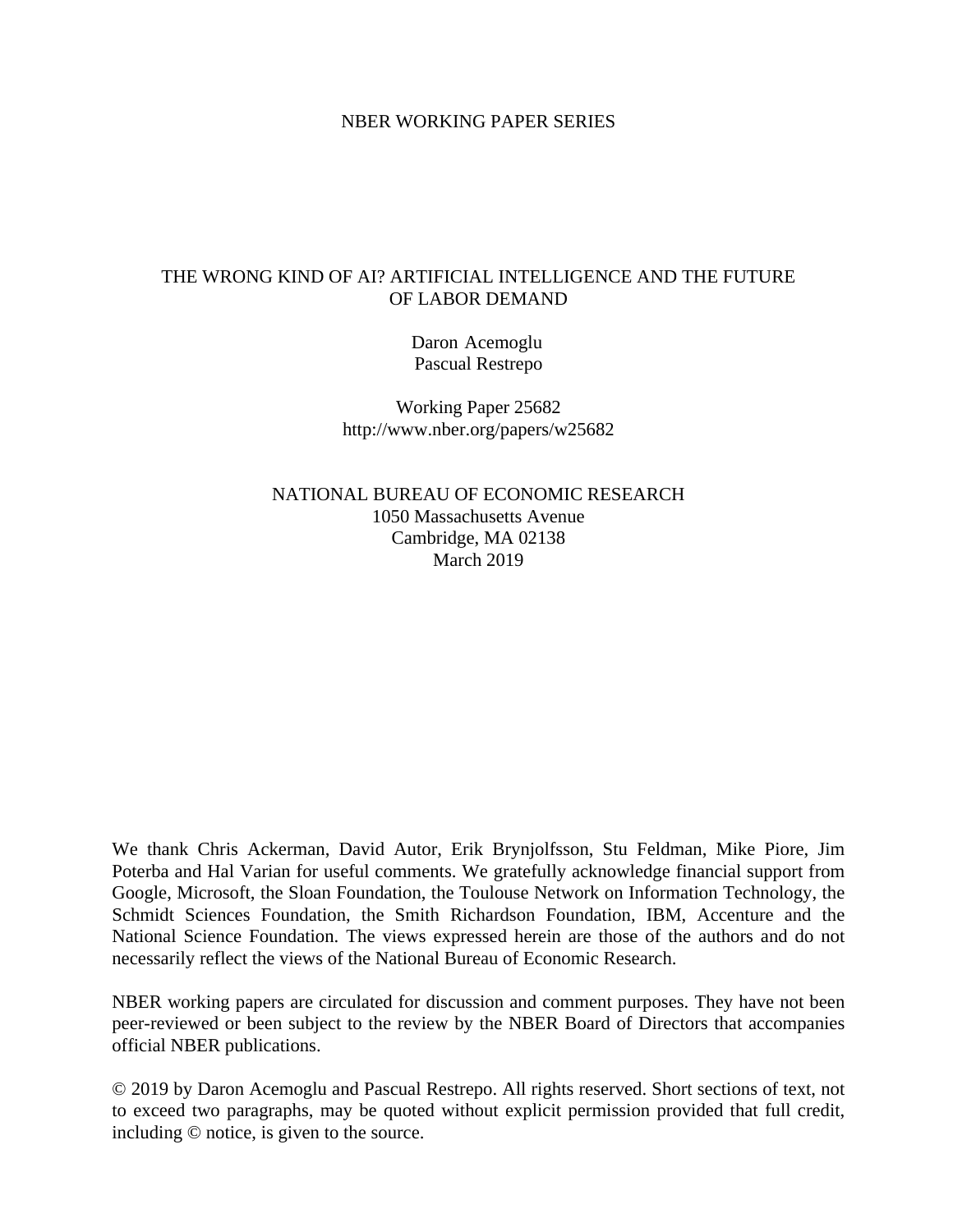The Wrong Kind of AI? Artificial Intelligence and the Future of Labor Demand Daron Acemoglu and Pascual Restrepo NBER Working Paper No. 25682 March 2019 JEL No. J23,J24

#### **ABSTRACT**

Artificial Intelligence is set to influence every aspect of our lives, not least the way production is organized. AI, as a technology platform, can automate tasks previously performed by labor or create new tasks and activities in which humans can be productively employed. Recent technological change has been biased towards automation, with insufficient focus on creating new tasks where labor can be productively employed. The consequences of this choice have been stagnating labor demand, declining labor share in national income, rising inequality and lower productivity growth. The current tendency is to develop AI in the direction of further automation, but this might mean missing out on the promise of the "right" kind of AI with better economic and social outcomes.

Daron Acemoglu Department of Economics MIT 50 Memorial Drive Cambridge, MA 02142-1347 and CIFAR and also NBER daron@mit.edu

Pascual Restrepo Department of Economics Boston University 270 Bay State Rd Boston, MA 02215 and Cowles Foundation, Yale pascual@bu.edu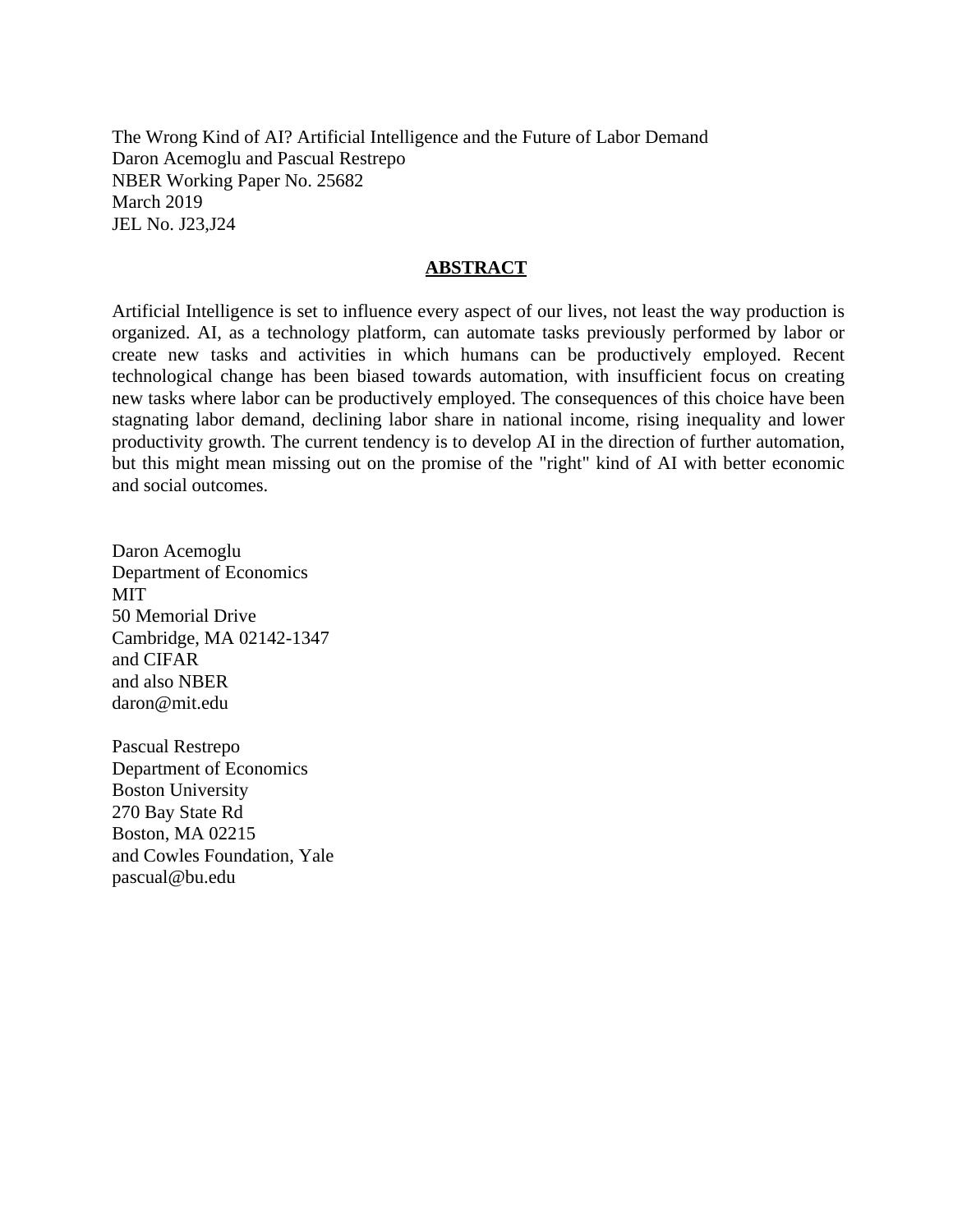Artificial Intelligence  $(AI)$  is one of the most promising technologies currently being developed and deployed. Broadly speaking, AI refers to the study and development of "intelligent" (machine) agentsî, which are machines, softwares or algorithms that act intelligently by recognizing and responding to their environment.<sup>1</sup> There is a lot of excitement, some hype, and a fair bit of apprehension about what AI will mean for our security, society and economy. But a critical question has been largely overlooked: are we investing in the "right" type of AI, the type with the greatest potential for raising productivity and generating broad-based prosperity? We don't have a definitive answer right now  $-$  nobody does. But this is the right time to ask this question while we can still shape the direction of AI research and the future of work.

## AI As a Technology Platform

Human (or natural) intelligence comprises several different types of mental activities. These include simple computation, data processing, pattern recognition, prediction, various types of problem solving, judgment, creativity, and communication. Early AI, pioneered in the 1950s by researchers from computer science, psychology and economics, such as Marvin Minsky, Seymour Papert, John McCarthy, Herbert Simon and Allen Newell, sought to develop machine intelligence capable of performing all of these different types of mental activities.<sup>2</sup> The goal was nothing short of creating truly intelligent machines. Herbert Simon and Allen Newell, for example, claimed in 1958 "there are now in the world machines that think, that learn and that create. Moreover, their ability to do these things is going to increase rapidly until  $-\text{in}$  a visible future  $-\text{the range of problems they can handle will be coextensive with}$ the range to which the human mind has been applied."<sup>3</sup>

These ambitious goals were soon dashed. AI came back into fashion in the 1990s, but with a different and more modest ambition: to replicate and then improve upon human intelligence in pattern recognition and prediction (pre-AI computers were already better than humans in computation and data processing). Many decision problems and activities we routinely engage in can be viewed as examples of pattern recognition and prediction. These include recognizing faces (from visual data), recognizing speech (from auditory data), recognizing abstract patterns in data we are presented with, and making decisions on the basis of past experience and current information. Though there are researchers working on "Artificial" General Intelligence", much of the research and almost all commercial applications of AI are in these more modest domains referred to as "Narrow  $AI"$  even if the relevant applications

<sup>&</sup>lt;sup>1</sup>See Russell and Norvig (2009), Neapolitan and Jiang (2018) and Agarwal, Gans and Goldfarb (2018).

<sup>&</sup>lt;sup>2</sup>See Nilsson (2009) for the history of AI.

 ${}^{3}$ Forester (1985, p. 86).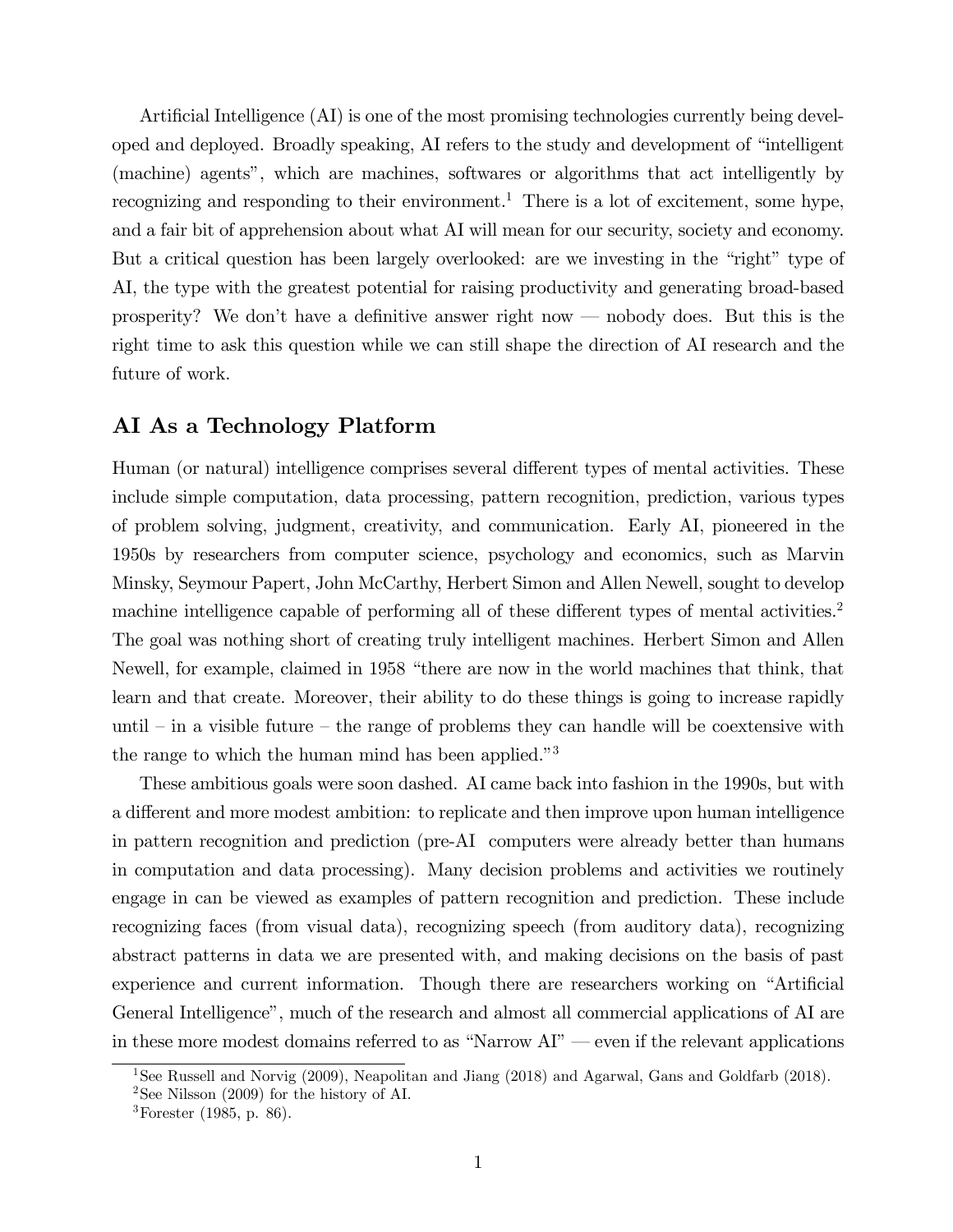are numerous and varied. The big breakthroughs and the renewed excitement in AI are coming from advances in hardware and algorithms that enable the processing and analysis of vast amounts of unstructured data (for example, speech data that cannot be represented in the usual structured ways, such as in simple, Excel-like databases). Central to this renaissance of AI have been methods of machine learning (which are the statistical techniques that enable computers and algorithms to learn, predict and perform tasks from large amounts of data without being explicitly programmed) and what is called "deep learning" (algorithms that use multi-layered programs, such as neural nets, for improved machine learning, statistical inference and optimization).

Even if we focus on its narrow version, AI should be thought of as a *technology platform* ó there are many ways AI technology can be developed as a commercial or production technology, with widely varying applications. To some degree, this is true of all clusters of technologies, but it is more emphatically so for AI.<sup>4</sup> To see this, contrast it with a related but distinct new technology, robotics. Robotics often makes use of AI and other digital technologies for processing data, but is distinguished from other digital technologies by its focus on interacting with the physical world (moving around, transforming, rearranging or joining objects). Industrial robots are already widespread in many manufacturing industries and in some retail and wholesale establishments. But their economic use is quite specific, and centers on automation of narrow tasks, that is, substituting machines for certain specific activities and functions previously performed by humans.<sup>5</sup>

# Implications of Technology for Work and Labor

How do new technologies impact the nature of production and work? Employment and wages of different types of workers? The standard approach, both in popular discussions and academic writings, presumes that any advance that increases productivity (value added per worker) also tends to raise the demand for labor, and thus employment and wages. Of course, technological progress might benefit workers with different skills unequally and productivity improvements in one sector may lead to job loss in that sector. But even when there are sectoral job losses, the standard narrative goes, other sectors will expand and contribute to overall employment and wage growth.

This view is critically underpinned by the way in which the economic impact of new

<sup>&</sup>lt;sup>4</sup>Bessen et al. (2018) report that many commercial AI startups view their technology as capable of ìenhancing human capabilitiesî, while many others recognize that their technologies have a signiÖcant automation component.

<sup>&</sup>lt;sup>5</sup>See Ayres and Miller (1983), Groover et al. (1986), Graetz and Michaels (2015) and Acemoglu and Restrepo (2018b).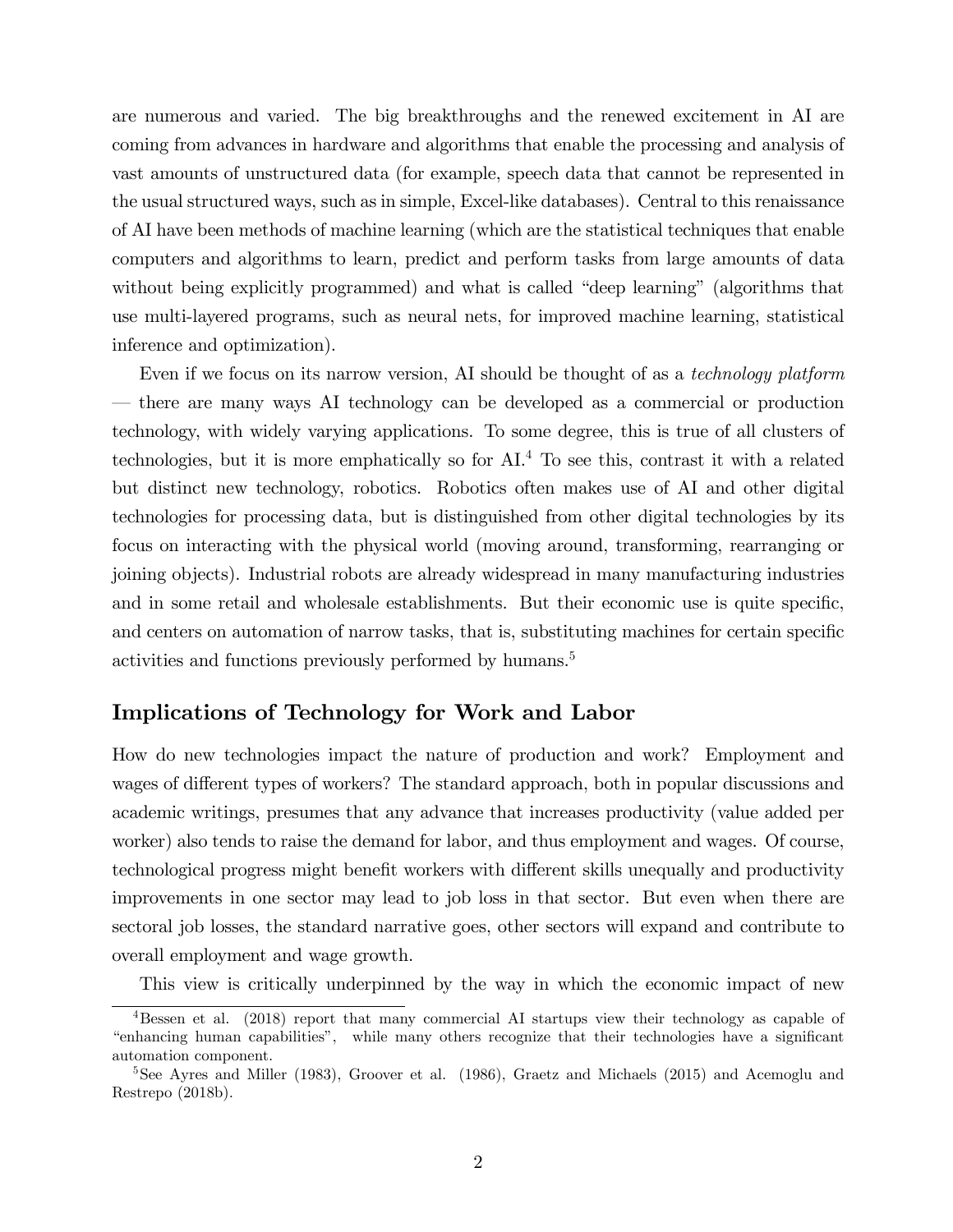technology is conceptualized  $\sim$  as enabling labor to become more productive in pretty much all of the activities and tasks that it performs. Yet, this not only lacks descriptive realism (what technology makes labor uniformly more productive in everything?), but may paint an excessively rosy picture of the implications of new technologies. Indeed, in such a world Luddites' concerns about the disruptive and job displacing implications of technology would be misplaced, and they would have smashed all of those machines in vain.

The reality of technological change is rather different. Many new technologies  $-$  those we call *automation technologies*  $\sim$  do not increase labor's productivity, but are explicitly aimed at replacing it by substituting cheaper capital (machines) in a range of tasks performed by humans.<sup>6</sup> As a result, automation technologies always reduce the labor's share in value added (because they increase productivity by more than wages and employment). They may also reduce overall labor demand because they displace workers from the tasks they were previously performing. There are countervailing effects to be sure: some of the productivity gains may translate into greater demand for labor in non-automated tasks and in other sectors. But even with these effects factored in, automation always reduces the labor share in value added.

This discussion clarifies an important point: in an age of rapid automation, labor's relative standing will deteriorate and workers will be particularly badly affected if new technologies are not raising productivity sufficiently  $-$  if these new technologies are not great but just ìso-soî(just good enough to be adopted but not so much more productive than the labor they are replacing). With so-so automation technologies, labor demand declines: the displacement is there, while powerful productivity gains contributing to labor demand are missing.

Is this far-fetched? Not really. We have previously studied the implications of one of the most important automation technologies, industrial robots.<sup>7</sup> Industrial robots are not technologies aimed at increasing laborís productivity but are designed to automate tasks that were previously performed by production workers on the factory floor. The evidence is fairly clear that industries where more industrial robots are introduced experience declines in labor demand (especially for production workers) and sizable falls in their labor share. More importantly, local labor markets more exposed to industrial robots, such as Detroit MI or Defiance OH, have significantly lower employment and wage growth. Furthermore, the declines in wages and employment fell much more heavily on workers from the lower half of the earnings distribution and those with less than a college degree, thus exacerbating inequality. All of this is despite the fact that industry-level data also suggest productivity

 $6$ This approach is developed in Zeira (1998), Autor, Levy and Murnane (2003), Acemoglu and Autor (2011) and Acemoglu and Restrepo (2018a,b, 2019).

 $7$ Acemoglu and Restrepo (2018b).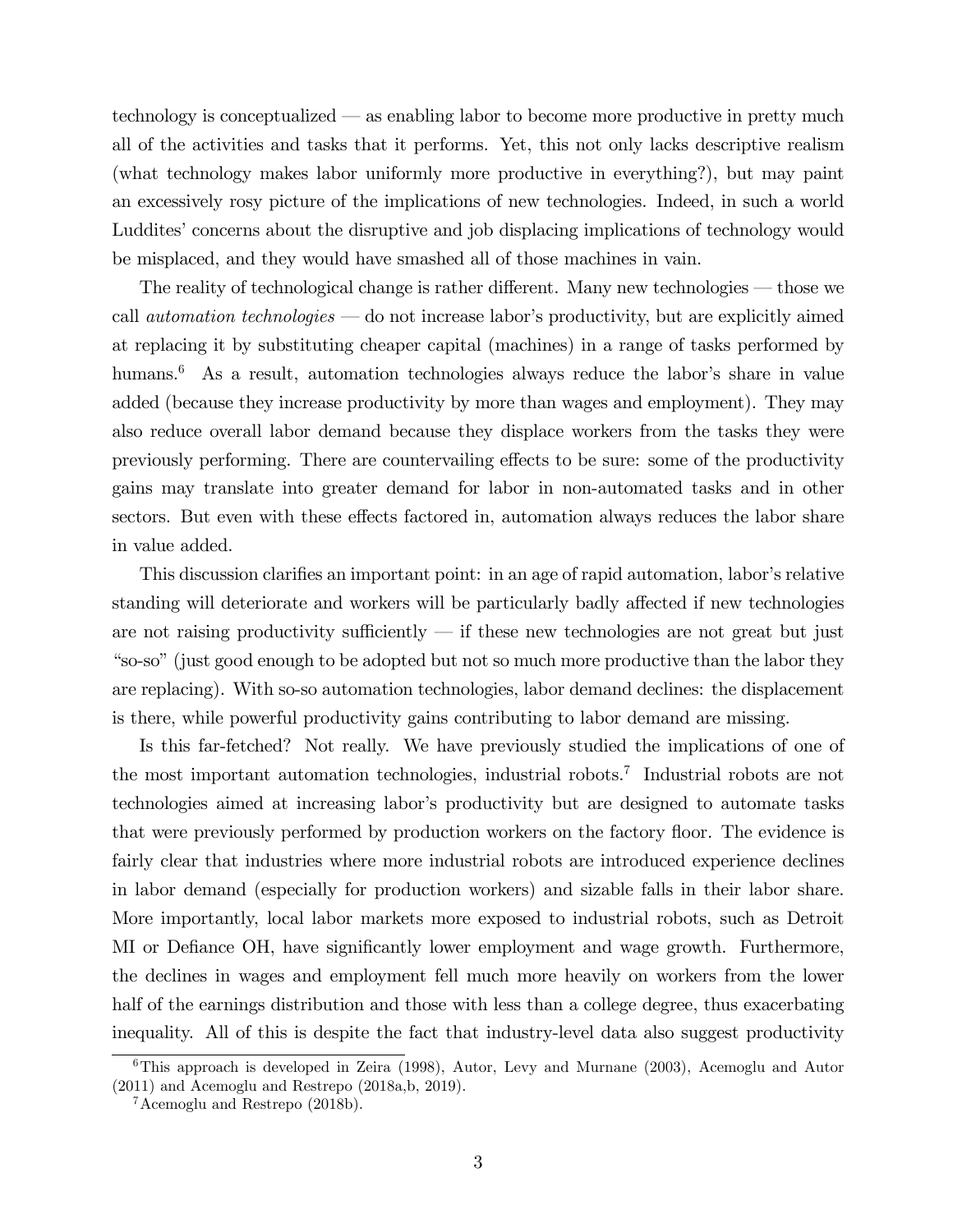gains from robots.

Automation is not a recent phenomenon. Many important breakthroughs in the history of technology have been centered around automation. Most notably, the spectacular advances in the early stages of the Industrial Revolution in Britain were aimed at automating weaving and spinning, and the focus then shifted to the factory floors of other industries.<sup>8</sup> Other prominent examples of automation are the mechanization of agriculture and the interchangeable parts system of American manufacturing.

But if automation tends to reduce the labor share and has mixed effects on labor demand, why did the labor share remain roughly constant and productivity growth go hand-in-hand with commensurate wage growth over the last two centuries? To understand this relationship, we need to recognize different types of technological advances contributing to productivity growth. Historically, as automation technologies were being introduced, other technological advances simultaneously enabled the creation of new tasks in which labor had a competitive advantage. This generated new activities for labor  $-$  tasks in which human labor could be reinstated into the production process  $\sim$  and robustly contributed to productivity growth as new tasks improved the division of labor. $9$  The episode of agricultural mechanization, which started in the second half of the 19th century, vividly illustrates this pattern. Though mechanization reduced the labor share and employment in agriculture, overall labor demand rose because a range of new tasks were introduced in both manufacturing and services. In fact, this period witnessed not only the rise of clerical occupations but a range of more specialized blue-collar and white-collar jobs that increased productivity, the demand for labor and the labor share in manufacturing and services.<sup>10</sup> Occupations featuring new tasks have been at the forefront of employment growth in the US economy in the postwar era as well.<sup>11</sup>

This perspective then suggests a different reinterpretation of the history of technology and a different way of thinking about the future of work – as a race between automation and new, labor-intensive tasks. Labor demand has not increased steadily over the last two centuries because of technologies that have made labor more productive in everything. Rather, many new technologies have sought to eliminate labor from tasks in which it previously specialized. All the same, labor has benefited from advances in technology, because other technologies have simultaneously enabled the introduction of new labor-intensive tasks. These new tasks have done more than just reinstate labor as a central input into the production process; they have also played a vital role in productivity growth.

 $8$ See Mantoux (1927) and Mokyr (1989).

 $9$ Acemoglu and Restrepo (2018a).

 $^{10}$ Rasmussen (1982), Olmstead and Rhode (2001), Acemoglu and Restrepo (2019).

 $11$ Acemoglu and Restrepo (2018a).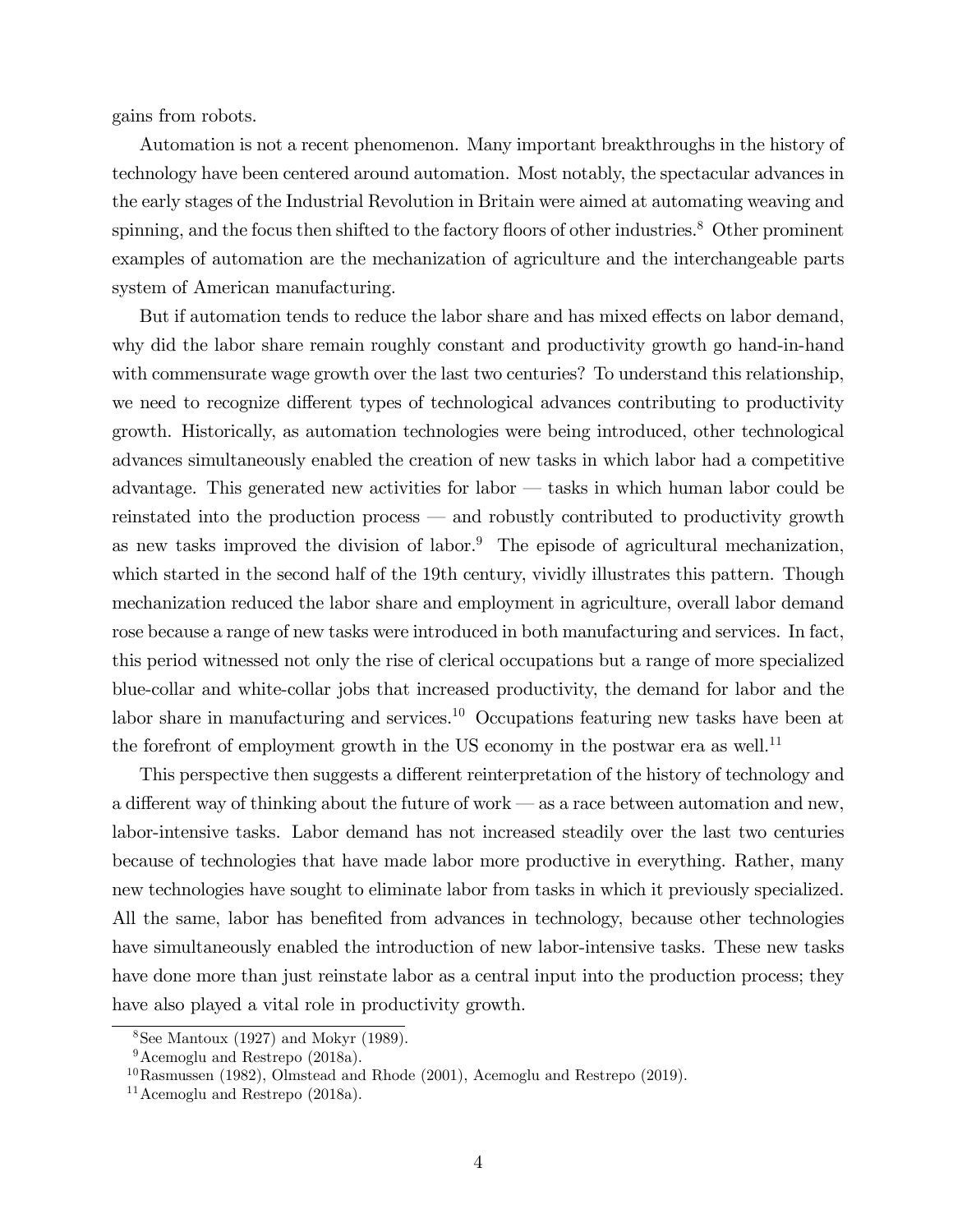Viewed from this perspective, employment and wage growth have been disappointing over the last two decades partly because productivity growth has been weak, and even more importantly because new tasks have failed to materialize.<sup>12</sup> The future of work will be much brighter if we can mobilize more of the technologies that increase labor demand and ensure vigorous productivity growth.

## Varieties of AI

This perspective provides a new way of thinking about the economic opportunities and challenges posed by AI. Most AI researchers and economists studying its consequences view it as a way of automating yet more tasks. No doubt, AI has this capability, and most of its applications to date have been of this mold  $-e.g.,$  image recognition, speech recognition, translation, accounting, recommendation systems, and customer support. But we do not need to accept that this as the primary way that AI can be and indeed ought to be used.

First, if all we do is continue down the path of automation, with no counterbalancing innovations to generate new tasks, the implications for labor are depressing. It will not be the end of work anytime soon,<sup>13</sup> but the trend towards lower labor share and anemic growth in labor demand will continue  $-\text{ with potentially disastrous consequences for income inequality}$ and social cohesion.

Second, as we go deeper and deeper into AI-based automation, we are moving into areas in which human labor is quite good (for example think of image and speech recognition or hand-eye coordination), and machine productivity, at least to start with, is not always impressive, to say the least. Automation technologies aimed at substituting machines for humans in these tasks are thus likely to be of the so-so kind. As a result, we cannot even count on powerful productivity gains to increase our living standards and contribute to labor demand.

But it doesn't have to be this way. Since AI is not just a narrow set of technologies with specific, pre-determined applications and functionalities but a technology platform, it can be deployed for much more than automation; it can be used to restructure the production process in a way that creates many new, high-productivity tasks for labor. If this type of ìreinstating AIîis a possibility, there would be potentially large societal gains both in terms of improved productivity and greater labor demand (which will not only create more inclusive growth but also avoid the social problems created by joblessness and wage declines).

Consider a few examples of how AI applications can create new tasks for labor.

 $12$  Acemoglu and Restrepo (2019).

<sup>&</sup>lt;sup>13</sup>See Dreyfus (1992) and Autor (2015).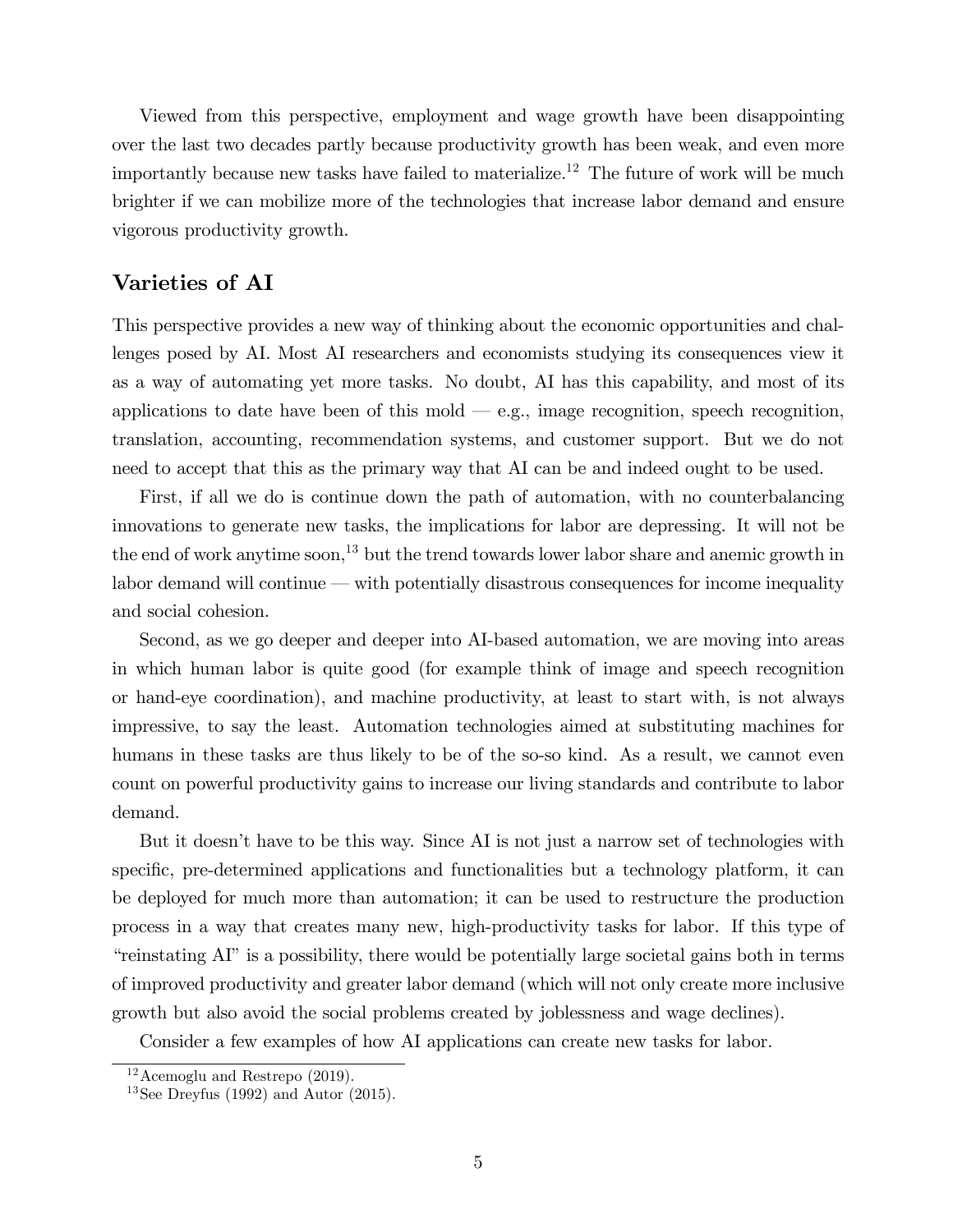• *Education*: Education is one of the areas with the least AI penetration. That may be partly because automation is not an attractive or even feasible option for most of the core tasks in education. But using AI to create new tasks would be a different way of productively deploying this new technology platform. Consider, for example, classroom teaching. This has not changed for over 200 years. A teacher teaches to the whole class, even if he or she or an aide may occasionally engage in one-on-one instruction or provide help for some subset of students. There is evidence, however, suggesting that many students have different "learning styles", and what works for one student may not work for another, and even what works for one student in one subject will not work for him or her in every subject. $^{14}$ 

At the moment, individualized teaching, targeted and adapted to each student or for small subsets of students, is impossible, and not just because the resources in terms of teacher time and skill are lacking. It is mostly because nobody has the information (and cannot easily acquire and process the information) to determine a student's optimal learning style in a specific subject or topic. AI can change this. AI software can be designed to collect and process in real time data about the specific reactions, difficulties and successes students have in different subject areas, especially when taught in different styles, and then make recommendations for improved individualized teaching. The potential improvements in terms of educational productivity could be quite large (we just don't know). Societal benefits could exceed these direct benefits as AI-powered teaching methods may do better in terms of providing students with skills that will be more valued in future labor markets (rather than the more backward-looking curricula and teaching emphasis currently prevailing in schools). Developing and deploying such technologies would also increase the demand for human labor in teaching  $\sim$  we would need more teachers with diverse skills to do the individualized teaching, even with help from AI software and other technologies.

 $\bullet$  *Healthcare:* The situation in healthcare is similar. Though there has been more effort to introduce digital technologies into healthcare, the focus has not been on creating tasks in which humans can be productively employed (in fact, some of the uses of AI, for example in radiology, are very much in the mold of automation). AI applications that collect and analyze information can significantly empower nurses, technicians and other healthcare providers to offer a wider range of services and more real-time health advice, diagnosis and treatment. The benefits in terms of greater labor demand and productivity are very similar to the education case.

<sup>&</sup>lt;sup>14</sup>See Allport (1937), Cassidy (2004) Honey and Mumford (1986) and Ramirez and Casteneda (1974).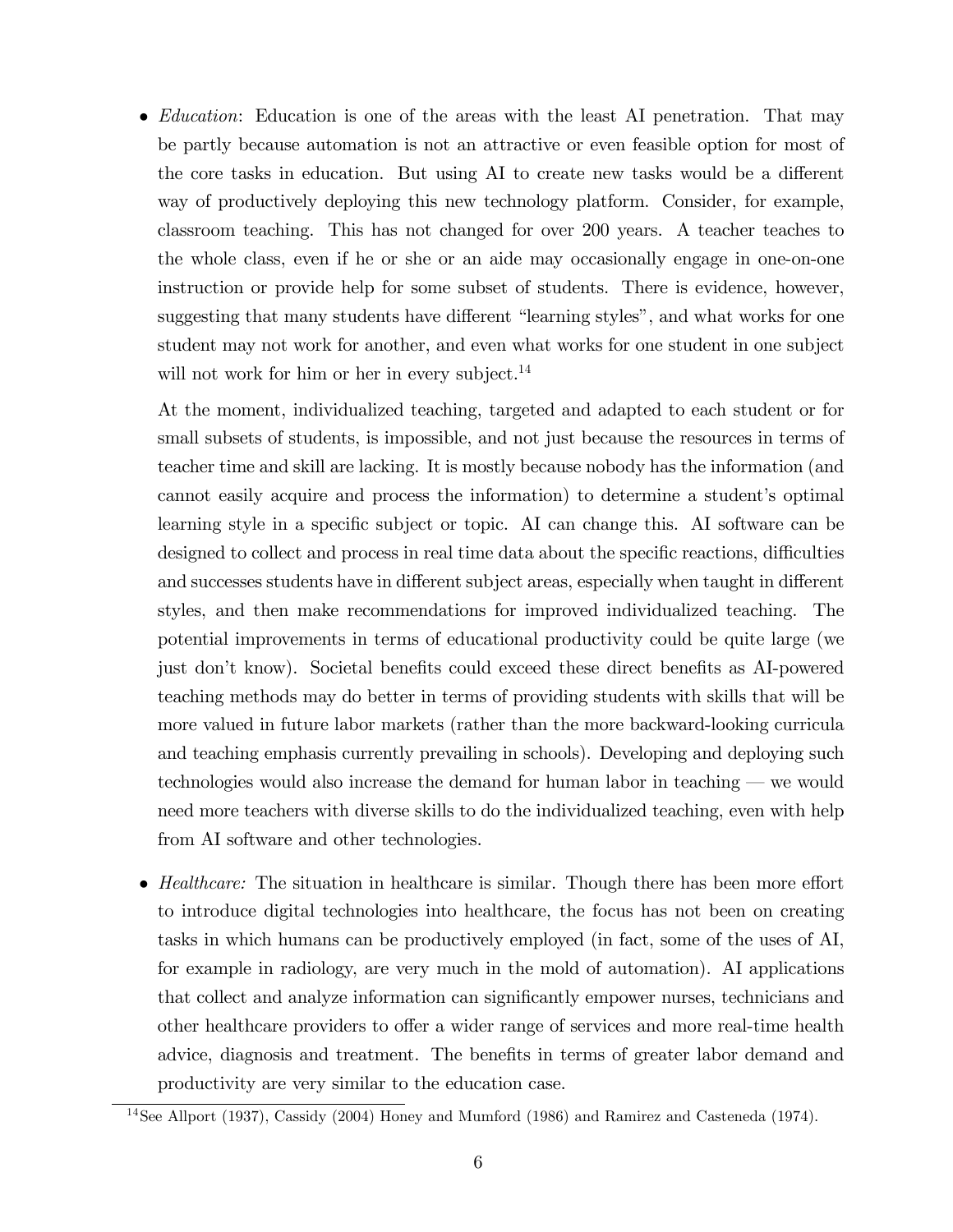• Augmented reality: The third area in which the use of AI can significantly change the production process in a way that may be favorable to labor is through augmented and virtual reality technologies in manufacturing. Most advanced manufacturing technologies of the last three decades have focused on automation. But companies such as Amazon and Tesla have discovered that automating all factory-floor and manual tasks is not economically rational, because some tasks are still more productively performed by humans. One difficulty facing companies introducing industrial robots, however, is that these new technologies do not necessarily integrate well with humans for at least two reasons. First, most robotics technology is cordoned off from workers because of safety concerns. Second, human work may not mesh with the degree of precision required by robotics technology. Augmented reality technologies  $-$  which use interactive interfaces in order to increase the ability of humans to perceive, monitor and control objects – might enable workers to work alongside machines and perform high precision production and integrated design tasks. This will not just help workers keep some of the tasks that might have otherwise been automated; it could also create new tasks in which humans, augmented by digital technology and sensors, can be employed and contribute to productivity.<sup>15</sup>

Notably, the examples of new tasks mentioned above go well beyond what are sometimes emphasized as "enablers" of  $AI$   $\rightarrow$  human tasks involved in training and monitoring new machines as they automate what the rest of us do. This is critical; work in just enabling AI is unlikely to generate sufficient new tasks and demand for human labor to undergird broad-based prosperity.

## Why the Wrong Kind of AI?

If there are potentially productive and profitable uses of AI beyond simple automation, can we count on market forces and innovation by existing companies to take us there? Is there any reason to worry that AI applications with the promise of reinstating human labor will not be exploited and resources will continue to pour instead into the wrong kind of AI?

Economists tend to place great trust in the market's ability to allocate resources in the most efficient way. But most experts recognize that the market's star doesn't shine as brightly when it comes to innovation. There are several reasons for market failures in innovation in general, as well as some specific reasons that are important in the context of AI.

<sup>15</sup>See Ong and Nee (2013) and https://www.ge.com/reports/game-augmented-reality-helping-factoryworkers-become-productive/).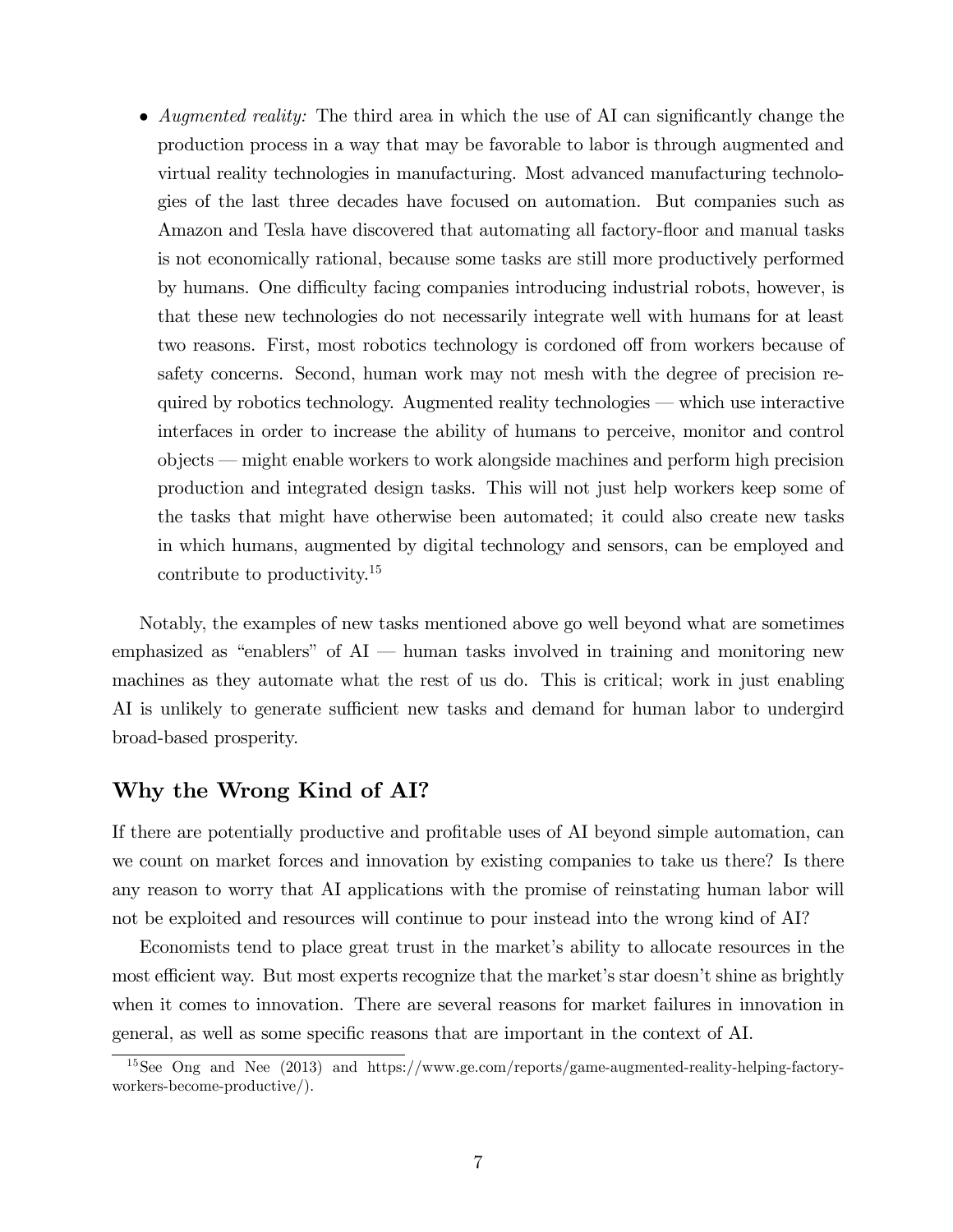- Innovation creates externalities  $\overline{\phantom{a}}$  not just the innovator, but the workers that use the new technology, the firms that adopt it, and most importantly other firms and researchers building on it in the future will benefit from it. Markets do not do a good job in the presence of such externalities.
- Markets struggle when there are alternative, competing technological paradigms. When one paradigm is ahead of the other, both researchers and companies tend to follow that paradigm, even if an alternative could be more productive. Moreover, in such a situation, once the wrong paradigm pulls ahead, it may be very difficult to reverse this trend and benefit from the possibilities offered by the alternative paradigm. To the extent that different approaches to AI constitute alternative, competing paradigms, our trust in the market mechanism getting it right should be even lower.<sup>16</sup>
- To correct market failures in innovation, the US government has historically used publicprivate partnerships to encourage socially beneficial research. It has played an important role in many leading technologies, including the Internet, sensors, pharmaceuticals, biotech and nanotechnology.<sup>17</sup> But more recently, the US government has been more frugal in its support for research and more timid in its determination to steer the direction of technological change. Part of this shift is due to the reduction in resources devoted to government support of innovation and the increasingly dominant role of the private sector in setting the agenda in high-tech areas (can government officials and researchers meaningfully influence the direction of inventive activity in Silicon Valley?). This shift will further discourage research related to future promise (that is not immediately reflected in profitability) and other social objectives (such as employment creation).
- Innovation does not just respond to economic incentives. Several noneconomic rewards affect what types of technologies attract the attention and imagination of researchers. It is possible that the ecosystem around the most creative clusters in the United States, such as Silicon Valley, excessively rewards automation and pays insufficient attention to other uses of frontier technologies. This may be partly because of the values and interests of leading researchers (consider for example the ethos of companies like Tesla that have ceaselessly tried to automate everything). It is also partly because the prevailing business model and vision of the large tech companies, which are the source of most of the resources going into AI, have focused on automation and removing the (fallible)

 $16$ See Nelson and Winter (1977), Dosi (1982) and Acemoglu (2012).

 $17$ Mazzucato (2015).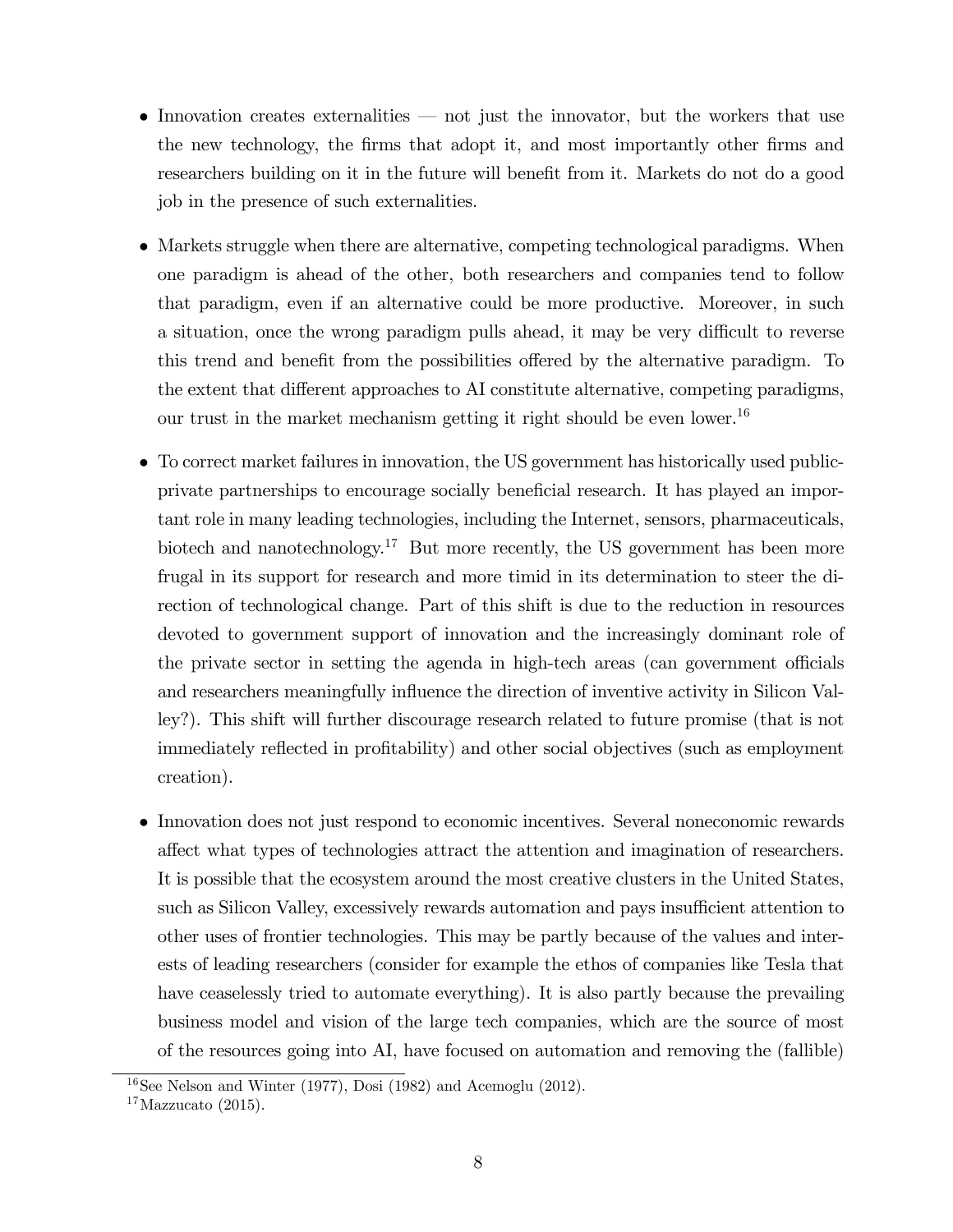human element from the production process. This last consideration may have become even more critical as the vast resources of several leading companies are pouring into academia and shaping the teaching and research missions of leading universities. It is then no surprise that the best minds in the current generation are gravitating towards computer science, AI and machine learning, but with a heavy emphasis on automation. An ecosystem that is biased would become much more stifling for the direction of technological change when it becomes all-encompassing.

- There are also additional factors that may have distorted choices over what types of AI applications to develop. The Örst one is that if employment creation has a social value beyond what is in the GDP statistics (for example, because employed people are happier and become better citizens, or because faster growth in labor demand improves income inequality), this social value will be ignored by the market. The second is related to the tax policies adopted in the United States and other Western nations, which subsidize capital and investment while taxing employment. This makes using machines instead of labor more profitable, and these profits encourage not just automation but also automation research. Finally, and complementing these factors, to the extent that firms take into account the cost of labor (the wage rate), which tends to be higher than the social opportunity cost of labor because of imperfections in the labor market, they will have additional incentives for adopting and developing automation technologies beyond what is socially optimal.<sup>18</sup>
- Another set of factors blocking the path of novel AI applications reinstating labor is that these new technologies might need critical complementary inputs that are not forthcoming. Take the example of education mentioned above. It is not only that developing AI to create new labor-intensive tasks in education is not viewed the frontier or one of the "cool" areas of research, say compared to facial recognition. It is also that complementary skills and resources to make this type of reinstating AI profitable may be missing completely. Educational applications of AI would necessitate new, more flexible skills from teachers (beyond what is available and what is being invested in now), and they would need additional resources to hire more teachers to work with these new AI technologies (after all, that is the point of the new technology, to create new tasks and additional demand for teachers). In the case of healthcare, limited resources are not the problem (the share of national income devoted to health is continuing to grow), but the requisite complementary changes are likely to be organizational. In fact,

<sup>18</sup>Acemoglu and Restrepo (2018a).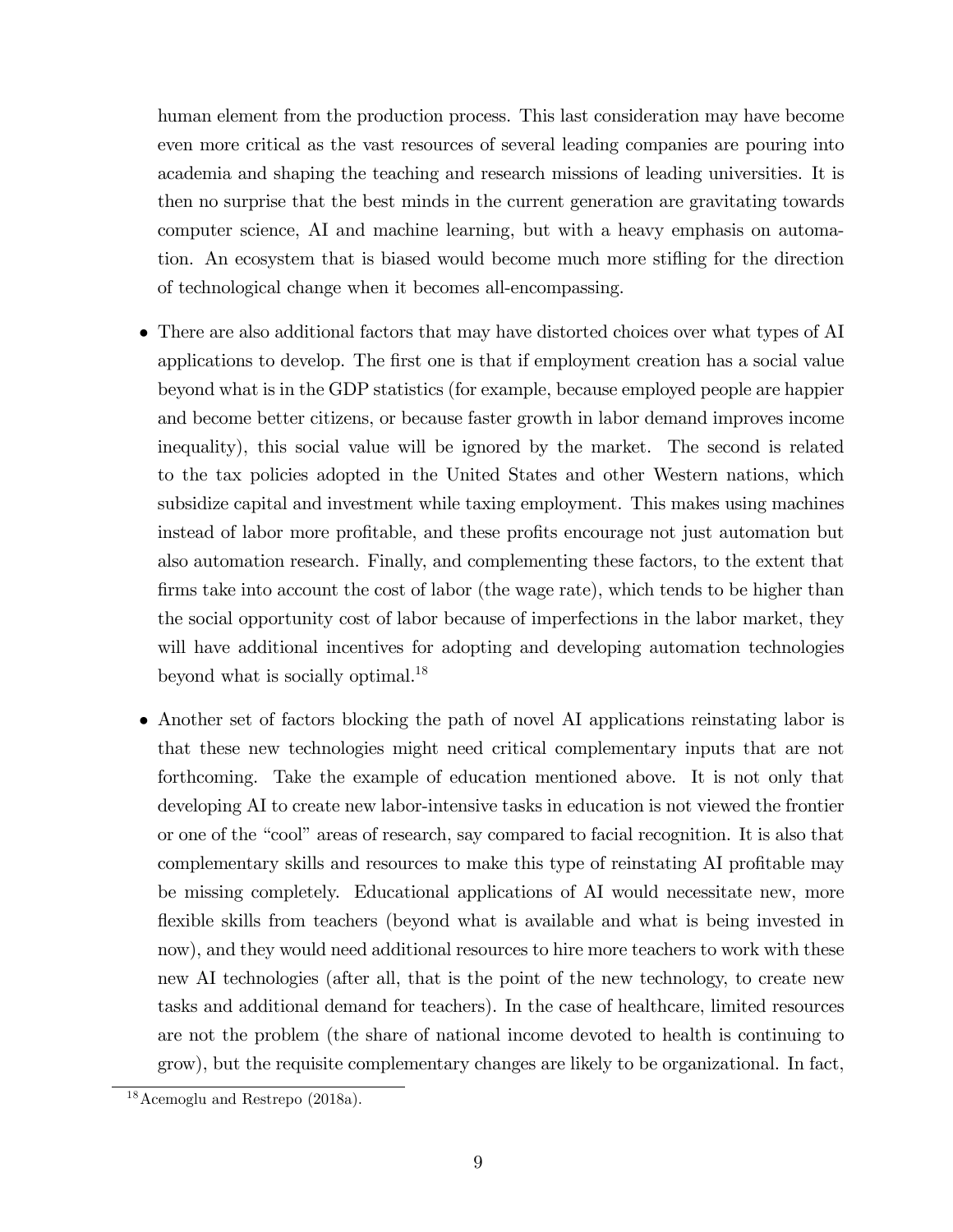highlighting other barriers to the use of new technologies to create new tasks, the way that hospitals, insurance companies and the whole medical profession, as represented by the American Medical Association, is organized is likely to be in the way. If empowering, and increasing the productivity of, nurses and technicians is perceived to reduce the demand for the services of doctors or challenge the current business model of hospitals, it will be strenuously resisted.

All in all, even though we currently lack definitive evidence that research and corporate resources today are being directed towards the "wrong" kind of AI, the market for innovation gives no compelling reason to expect an efficient balance between different types of AI. If at this critical juncture insufficient attention is devoted to inventing and creating demand for, rather than just replacing, labor, that would be the "wrong" kind of AI from the social and economic point of view. Rather than undergirding productivity growth, employment and shared prosperity, rampant automation would contribute to anemic growth and inequality.

# Conclusion

Artificial Intelligence is set to influence every aspect of our lives, not least the way production is organized in modern economies. But we shouldn't assume that, left to its own devices, the right types of AI will be developed and implemented. Though many today worry about the security risks and other unforeseen (often non-economic) consequences of AI, we have argued that there are prima facie reasons for worrying about the wrong kind of AI from an economic point of view becoming all the rage and the basis of future technological development. The considerable promise of AI implies that we need to devote care and serious thought to its implications and to the question of how best to develop this promising technology platform  $\theta$  before it is too late.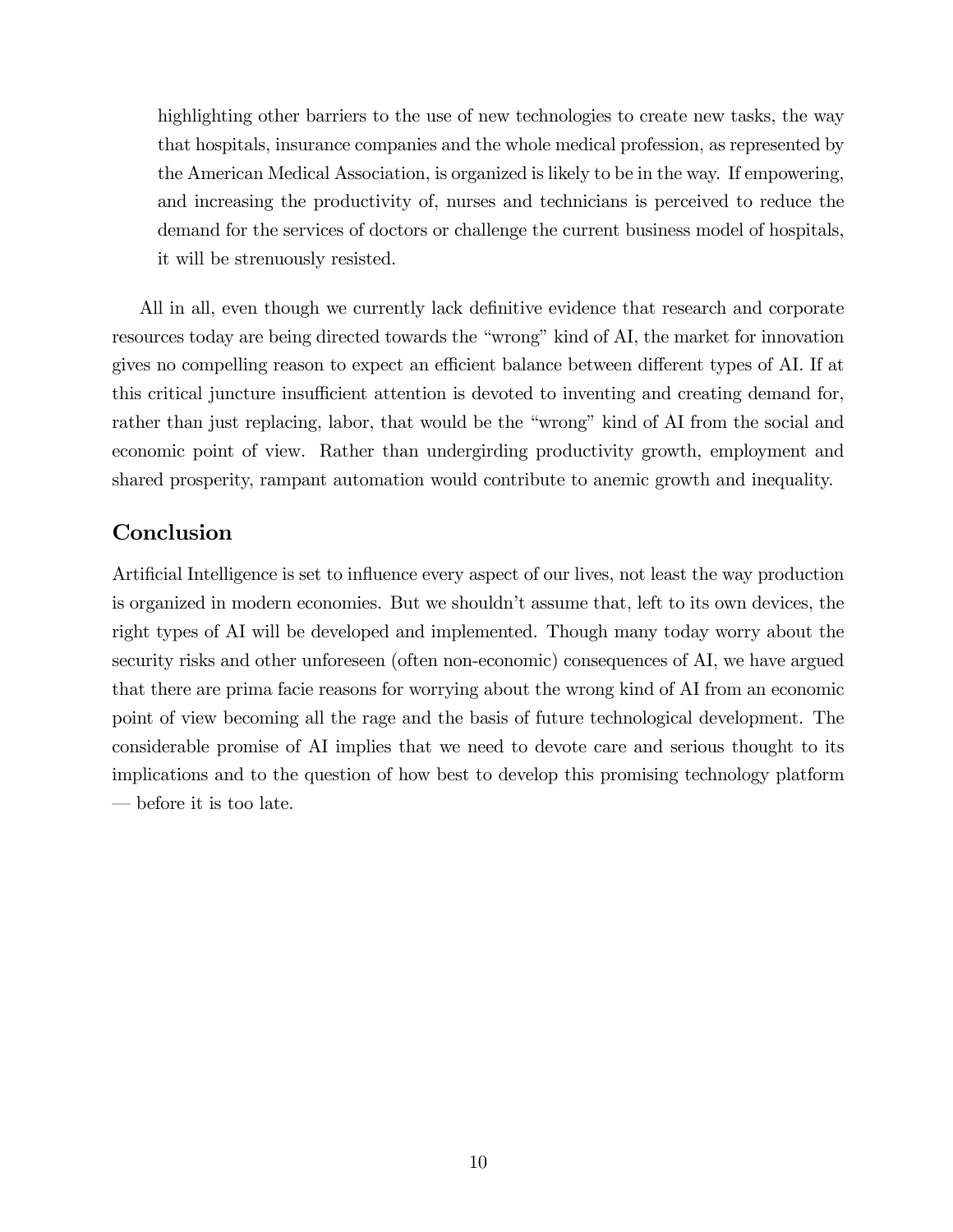### References

Acemoglu, Daron (2002) "Technical Change, Inequality, and The Labor Market", Journal of Economic Literature,  $40(1)$ : 7–72.

**Acemoglu, Daron (2012)** "Diversity and Technological Progress", The Rate and Direction of Inventive Activity Revisited, University of Chicago Press, pp. 319–360.

Acemoglu, Daron and David Autor (2011) "Skills, Tasks and Technologies: Implications for Employment and Earnings", Handbook of Labor Economics, 4:  $1043-1171$ .

Acemoglu, Daron and Pascual Restrepo (2018a) "The Race Between Man and Machine: Implications of Technology for Growth, Factor Shares and Employment", American Economic Review,  $108(6)$ : 1488–1542.

Acemoglu, Daron and Pascual Restrepo (2018b) "Robots and Jobs: Evidence from US Labor Markets", *NBER Working Paper* No. 23285.

Acemoglu, Daron and Pascual Restrepo (2018c) "Modeling Automation", NBER Working Paper No. 24321.

Acemoglu, Daron and Pascual Restrepo (2018d) "Artificial Intelligence, Automation and Work", *NBER Working Paper* No. 24196.

Acemoglu, Daron and Pascual Restrepo (2019) "Automation and New Tasks: How Technology Changes Labor Demand", forthcoming Journal of Economic Perspectives.

Agarwal, Ajay, Joshua S. Gans and Avi Goldfarb (2018) Prediction Machines: The Simple Economics of Artificial Intelligence, Harvard Business Review Press, Cambridge.

Allport, Gordon W. (1937) Personality: A Psychological Interpretation, New York: Holt and Co.

**Autor, David H. (2015)** "Why Are There Still So Many Jobs? The History and Future of Workplace Automation", *Journal of Economic Perspectives*,  $29(3)$ :  $3-30$ .

Autor, David H., Frank Levy and Richard J. Murnane (2003) "The Skill Content of Recent Technological Change: An Empirical Exploration", The Quarterly Journal of Economics,  $118(4)$ :  $1279-1333$ .

Ayres, Robert U. and Steven M. Miller (1983) Robots: Applications and Social Implications, Ballinger Publishing Co.

Bessen, James E., Stephen M. Impink, Lydia Reichensperger and Robert **Seamans (2018)** "The Business of AI Startups" BU School of Law, Law & Economics Series Paper No. 18-28, November 2018.

Cassidy, Simon (2004) "Learning Styles: An Overview of Theories, Models, and Measures", *Educational Psychology*,  $24(4)$ :  $419-444$ .

Daugherty, Paul and H. James Wilson  $(2018)$  Human + Machine: Reimagining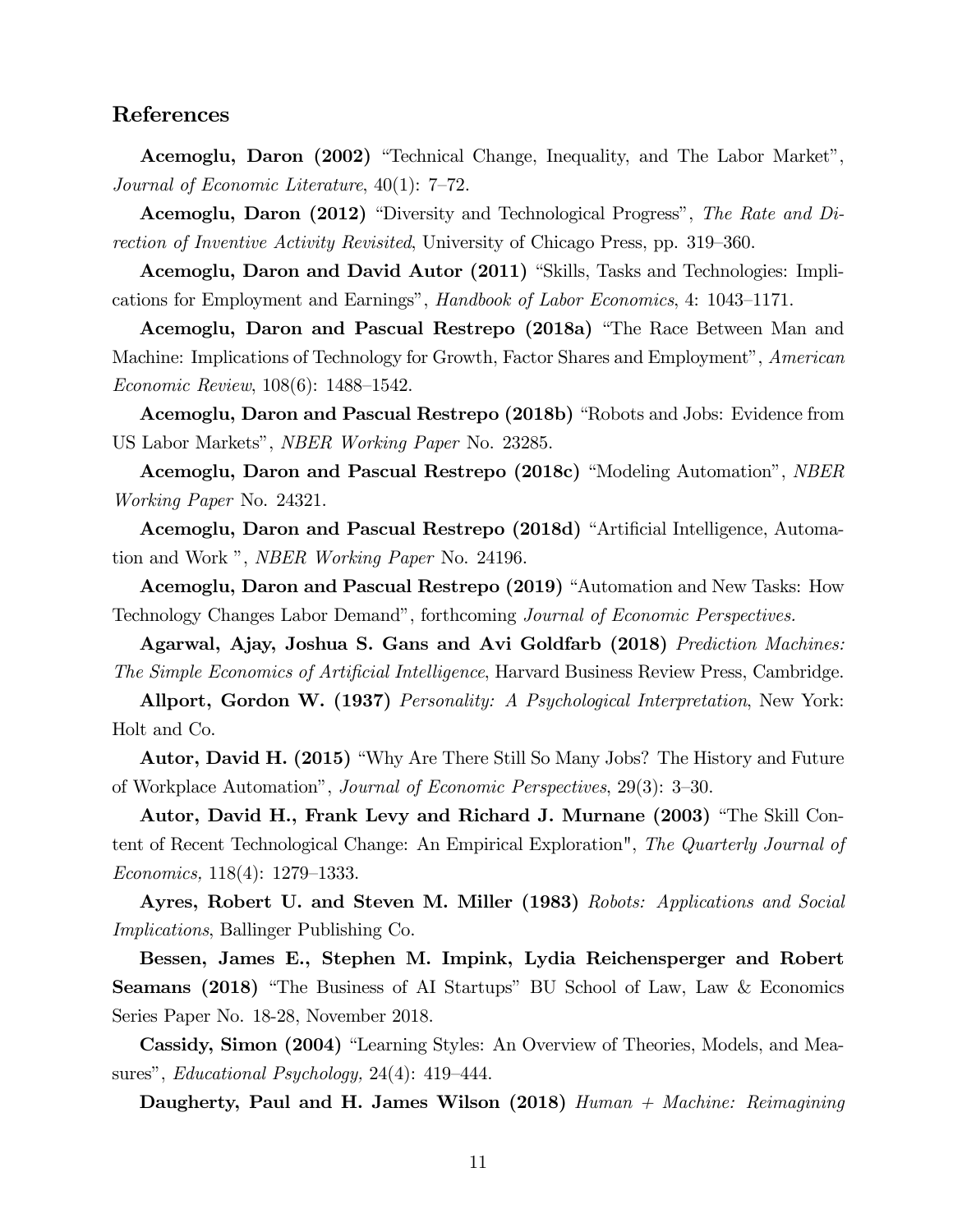Work in the Age of AI, Harvard Business Review Press.

**Dreyfus, Hubert L. (1992)** What Computers Still Can't Do: A Critique of Artificial Reason, MIT Press.

Dosi, Giovanni (1982) "Technology Paradigms and Technological Trajectories," Research Policy,  $11(3)$ :  $147-162$ .

**Forester, Tom (1985)** The Information Technology Revolution, MIT Press, Cambridge.

Graetz, Georg and Guy Michaels (2018) "Robots at Work", The Review of Economics and Statistics, forthcoming.

Groover, Mikell P., Mitchell Weiss, Roger N. Nagel, and Nicholas G. Odrey (1986) Industrial Robotics: Technology, Programming, and Applications, McGraw-Hill.

Honey, Peter and Alan Mumford (1986) The Manual of Learning Styles, Peter Honey Associates.

Kellner, Tomas (2018) "Game On: Augmented Reality Is Helping Factory Workers Become More Productive," https://www.ge.com/reports/game-augmented-reality-helpingfactory-workers-become-productive/, April 19, 2018.

**Mantoux, Paul (1927)** The Industrial Revolution in the Eighteenth Century: An Outline of the Beginnings of the Modern Factory System in England, Harcourt, Brace & Co.

Mazzucato, Mariana (2015) The Entrepreneurial State, Anthem Press.

Mokyr, Joel (1989) Industrial Robotics: Technology, Programming, and Applications, Rowman & Littlefield Publishers.

Neapolitan, Richard E. and Xia Jiang (2018)  $Artificial Intelligence: With an In$ troduction to Machine Learning, Chapman and Hall/CRC, Second Edition.

Nelson, Richard and Sidney, Winter  $(1977)$  <sup>"In search of useful theory of innova-</sup> tion", Research Policy,  $6(1)$ : 36–76.

Nilsson, Nils J. (2009) The Quest for Artificial Intelligence: A History of Ideas and Achievements, Cambridge University Press.

Olmstead, Alan and Paul Rhode (2001) "Reshaping the Landscape: The Impact and Diffusion of the Tractor in American Agriculture, 1910-1960," The Journal of Economic History 61(3): 663–98.

Ong, Soh K. and Andrew Y.C., Nee (2013) Virtual and Augmented Reality Applications in Manufacturing, Springer Science and Business Media.

Ramírez Manuel and Alfredo Castañeda,  $(1974)$  Cultural Democracy, Bicognitive Development, and Education, Academic Press.

**Rasmussen, Wayne (1982)** "The Mechanization of Agriculture," Scientific American,  $247(3): 76-89.$